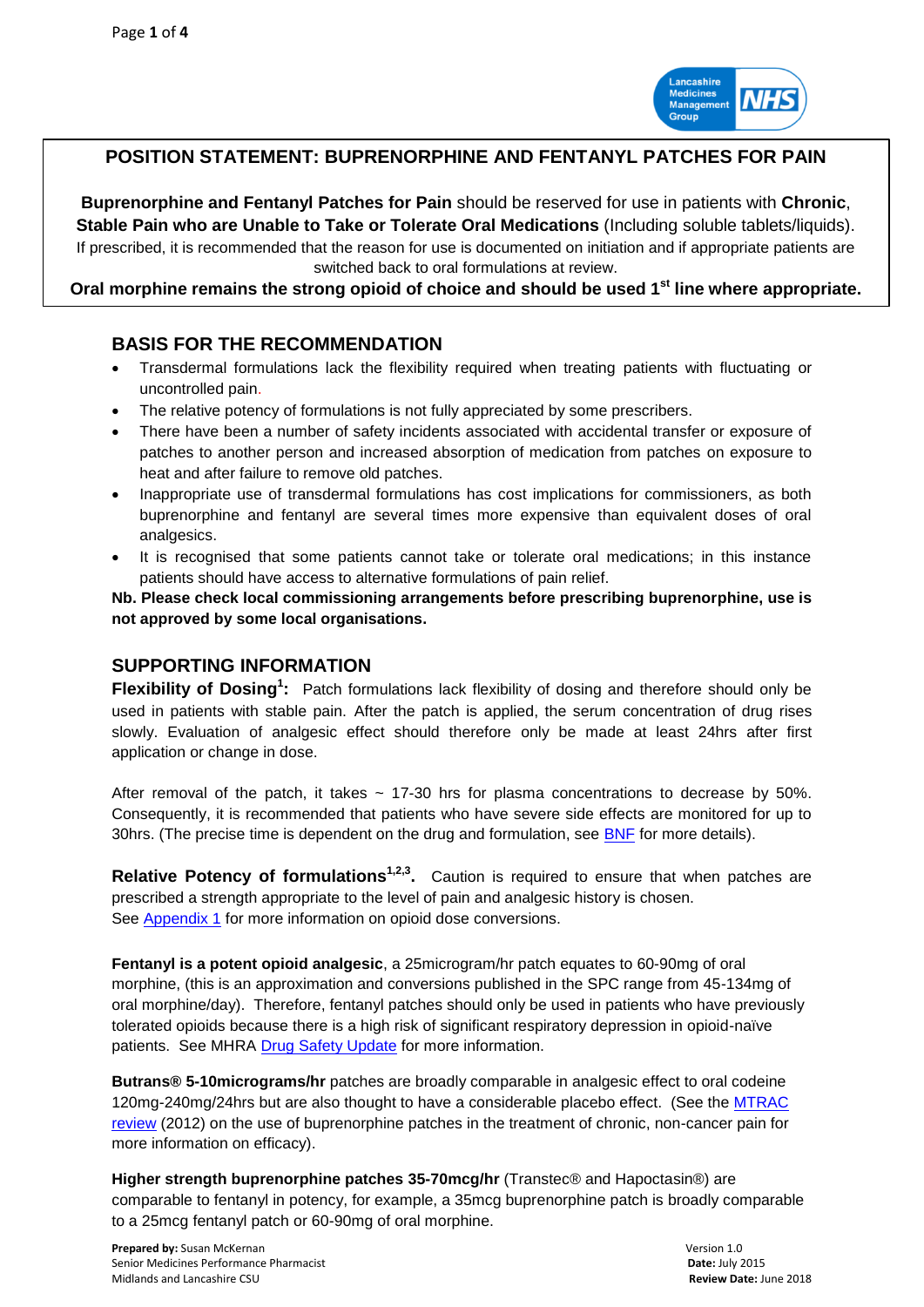### Page **2** of **4**

**Safety1,2,5:** Buprenorphine and fentanyl patches are associated with a number of safety concerns. For example increased drug absorption and toxicity on exposure to heat and risk of accidental transfer or exposure of the drug to another person.

If patch formulations need to be used prescribers should advise patients or carers:

- To check the adhesion of the patch once applied, especially the edges
- To be aware that exposure to heat (e.g. if they take a hot bath or have a fever) may cause increased absorption
- That used patches still contain a significant amount of active drug and should be removed before applying a new patch.
- To record the date of patch application (and site of application if providing care for another person) to avoid dose omission or duplication.
- To fold the used patch as soon as it is removed so that the adhesive side of the patch sticks firmly to itself and dispose of the folded patch safely
- Patches should not be swallowed or transferred to another person. If a patch is accidently transferred to another person, remove it immediately and seek medical advice. If a patch is swallowed, seek medical help immediately

**Cost:** Both buprenorphine and fentanyl patches are several times more expensive than equivalent doses of oral analgesics, therefore inappropriate use of transdermal preparations has cost implications for commissioners. It is recommended that the reason for using patch formulations is documented on initiation and if appropriate patients are switched back to oral formations at review.

## **Figure 1. Cost Comparison of Transdermal Opioid Preparations Vs ~ Equivalent of Oral Opioids** (Cost / 28days treatment)



#### **MIMS March 2015 prices have been used.**

**Dose equivalences are based on the following assumptions:**

- Oral morphine is about 10 times the potency of oral codeine
- Transdermal buprenorphine is 100 times more potent than oral morphine.
- Transdermal fentanyl is approximately 1.4 times more potent than transdermal buprenorphine
- Buprenorphine costs are compared to approximate equivalent dose of Filnarine<sup>®</sup>. The costs of the Filnarine<sup>®</sup> have been calculated using the nearest practicable dose. (N.B. MST Continus<sup>®</sup> used for 5mg bd dose).
- Costs of Transtec<sup>®</sup> calculated using 2 patches per week as suggested in SPC i.e. a total of 8 patches per 28 days.
- Costs of Hapoctasin® calculated using 1 patch every 3 days i.e. a total of 9 patches per 28 days*.*
- Where the buprenorphine patch is comparable to a dose range of alternative opioid, the average cost has been used. This applies to codeine dose equivalent to 5 & 10mcg buprenorphine and fentanyl dose equivalent to 52.5 & 70mcg buprenorphine.

**RECOMMENDATION:** Fentanyl and Buprenorphine patches should be reserved for use in patients with chronic, stable pain who are unable to take or tolerate oral medications.

If prescribed, it is recommended that the reason for using patch formulations is documented on initiation and if appropriate patients are switched back to oral formations at review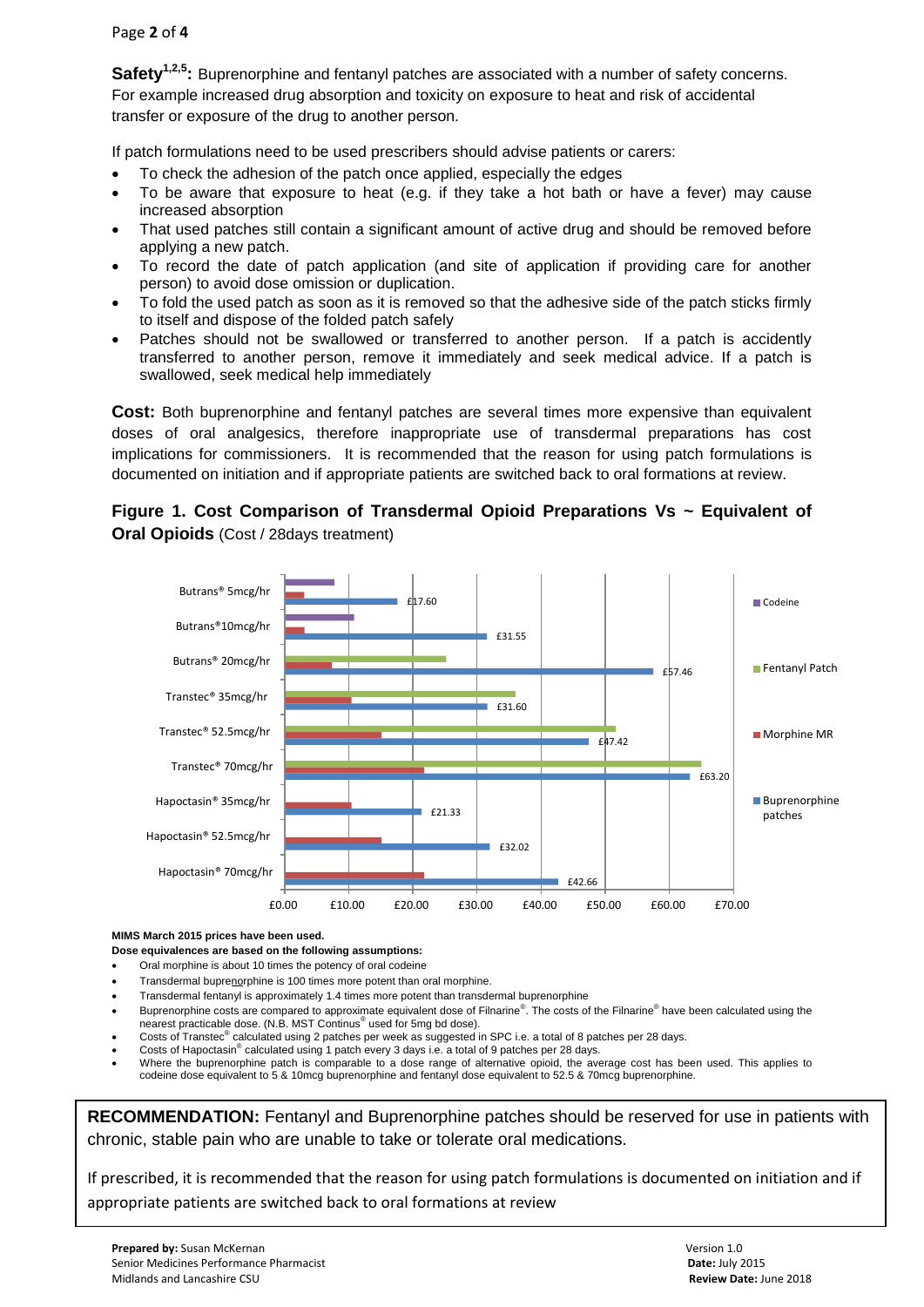## **References**

- 1. British National Formulary (online) London: BMJ Group and Pharmaceutical Press <http://www.bnf.org/bnf/index.htm > [Accessed May 2015.
- 2. Medicines and Healthcare Products Regulatory Agency. *Fentanyl patches: Serious and fatal overdose from dosing errors, accidental exposure and inappropriate use. 2008. (Accessed May 2015)* [http://webarchive.nationalarchives.gov.uk/20141205150130/http://www.mhra.gov.uk/Safetyinformation/D](http://webarchive.nationalarchives.gov.uk/20141205150130/http:/www.mhra.gov.uk/Safetyinformation/DrugSafetyUpdate/CON087796) [rugSafetyUpdate/CON087796](http://webarchive.nationalarchives.gov.uk/20141205150130/http:/www.mhra.gov.uk/Safetyinformation/DrugSafetyUpdate/CON087796)
- 3. Commissioning Support. Buprenorphine Transdermal Patch (TransTec® , BuTrans® ) for the Treatment of Chronic Non-cancer Pain. Midlands Review and Therapeutics Committee (MTRAC) January 2012.Accessed at [http://centreformedicinesoptimisation.co.uk/download/62aeef5064af7cff23f231651cf1e1c6/Buprenorphin](http://centreformedicinesoptimisation.co.uk/download/62aeef5064af7cff23f231651cf1e1c6/Buprenorphine%20on%2017/3/15) [e on 17/3/15.](http://centreformedicinesoptimisation.co.uk/download/62aeef5064af7cff23f231651cf1e1c6/Buprenorphine%20on%2017/3/15)
- 4. LMMG. Chronic Non-Cancer Pain guidance. 2015 [http://www.lancsmmg.nhs.uk/wp](http://www.lancsmmg.nhs.uk/wp-content/uploads/sites/3/2013/04/Chronic-Non-cancer-Pain-Guidelines-V1.0.pdf)[content/uploads/sites/3/2013/04/Chronic-Non-cancer-Pain-Guidelines-V1.0.pdf](http://www.lancsmmg.nhs.uk/wp-content/uploads/sites/3/2013/04/Chronic-Non-cancer-Pain-Guidelines-V1.0.pdf)
- 5. Medicines and Healthcare Products Regulatory Agency. *Transdermal fentanyl patches: reminder of potential for life-threatening harm from accidental exposure, particularly in children.* 2014 *(accessed May 2015. [https://www.gov.uk/drug-safety-update/transdermal-fentanyl-patches-reminder-of-potential-for-life](https://www.gov.uk/drug-safety-update/transdermal-fentanyl-patches-reminder-of-potential-for-life-threatening-harm-from-accidental-exposure-particularly-in-children)[threatening-harm-from-accidental-exposure-particularly-in-children](https://www.gov.uk/drug-safety-update/transdermal-fentanyl-patches-reminder-of-potential-for-life-threatening-harm-from-accidental-exposure-particularly-in-children) )*